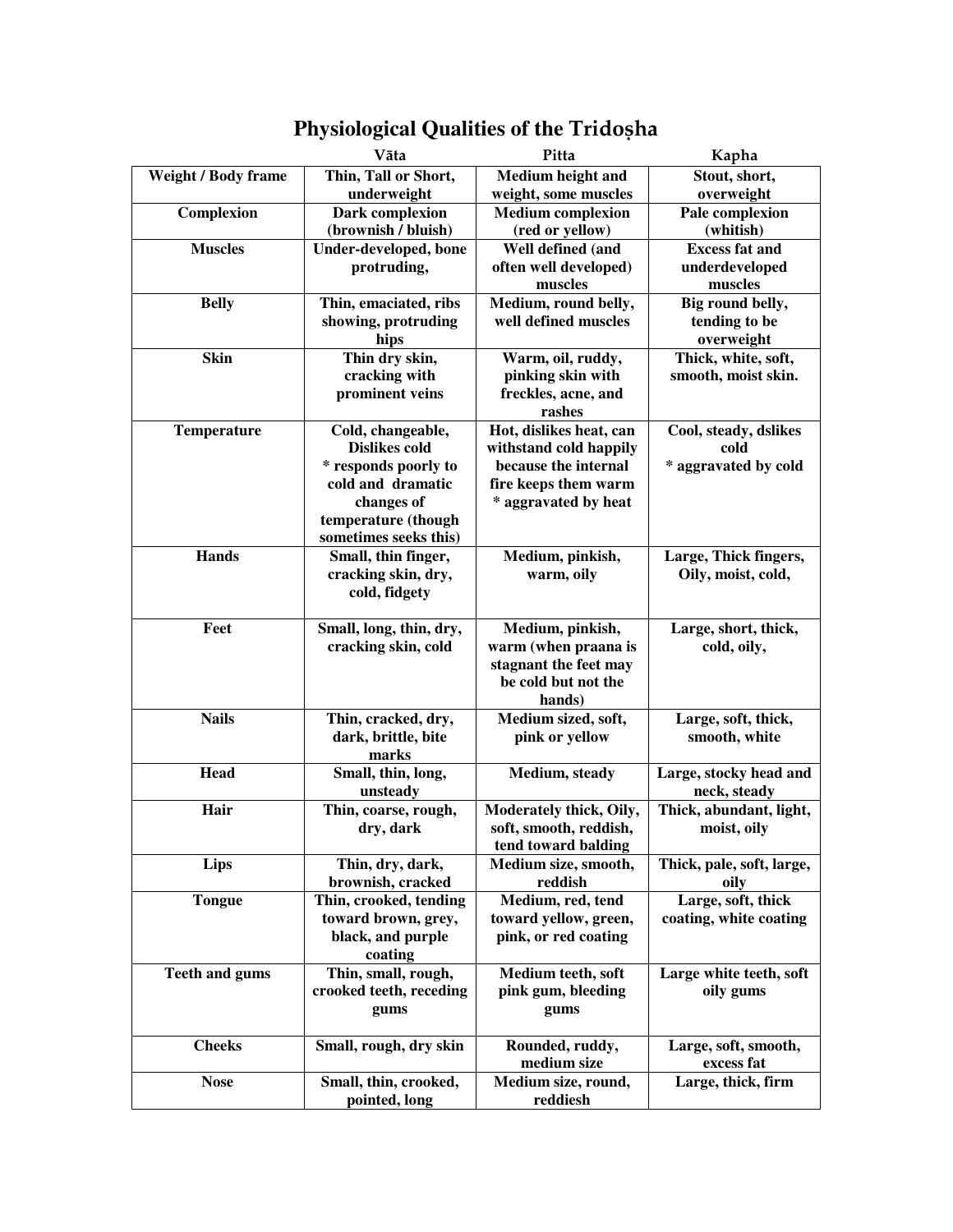| Cracking, unsteady,<br>Strong, loud, high<br>Pleasant voice, slow,<br>pitched, articulate,<br>weak, hoarse, erratic,<br>not talkative, shy,<br>talkative, inconsistent<br>argumentative,<br>definite but weak<br>deliberate, purposeful<br>expression,<br>Medium size, thin, red<br>Small, dry thin,<br>Large, wide, oily,<br><b>Eyes</b><br>sunken, with circles<br>white, prominent or<br>(inflamed), green,<br>medium eyelashes<br>around, brown, thin<br>protruding, beautiful,<br>eyelashes unsteady<br>piercing gaze<br>thick eyelashes, dull,<br>deep, steady gaze<br>gaze<br><b>Activity</b><br>Hyper-active, always<br>Slow, steady, hesitant<br>Steady, deliberate,<br>fidgeting, quick<br>motivated, confident,<br>movements, favors<br>unpredictable<br>purposeful, strong<br>inactivity and rest<br>movements, unsteady,<br>tremors<br>Poor endurance, will<br><b>Endurance</b><br>Strong, steady,<br>Slow to start,<br>start quickly and then<br>enduring, intolerant of<br>endurance good, tend<br>heat; will tend to<br>to rest; need the most<br>quickly stop<br>overwork themselves<br>exercise<br><b>Mind</b><br>Quick, adaptable,<br>Intelligent, decisive,<br>Slow, steady, dull,<br>practical, critical,<br>emotional,<br>indecisive, changeable,<br>theoretical, abstract,<br>analytical, logical,<br>compassionate,<br><b>Personality</b><br>Friendly, outgoing,<br>Shy, slow to make<br>Eccentric, variable,<br>tends to isolate,<br>confident,<br>friends, loyal, caring<br><b>Spirituality</b><br>Steady, determined,<br>Spiritual, mystical,<br>Faithful, loyal,<br>heretical, erratic faith,<br>fanatical, evangelical,<br>conservative,<br>uncertain, prefers<br>logical, prefers<br>devotional, set in their<br>ways, prefers<br>mystical practices<br>physical practices of<br>yoga and group<br>devotional practices<br>practices<br><b>Emotions</b><br>Confident, judgmental,<br>Changeable,<br>Compassionate, caring,<br>possessive, greedy,<br>adaptable, nervous,<br>irritable, angry<br>Anxious, fearful<br>depressive<br>Spiritual dreams,<br>Fire, colorful,<br>Romantic, dull,<br><b>Dreams</b><br>passionate, conflicts,<br>Clouds, wind, flying,<br>sentimental, watery,<br>regular dreaming<br>moving, restlessness,<br>loss, fewer dreams<br>nightmares, many<br>dreams sometimes and<br>none other times<br>They dream to shift<br>They are loyal and<br>They work actively in<br><b>Aspirations</b><br>the world from the<br>the material realm to<br>compassionate<br>deeper realms / they<br>servants to those they<br>help organize and<br>work to help eliminate<br>uphold the structure of<br>love and trust. They<br>useless societal<br>society. They make<br>make good caretakers,<br>healers, nurses, and<br>paradigms and bring<br>good leaders, police,<br>and scientists.<br>in change, They are<br>cooks.<br>good activists,<br>teachers, Gurus, and<br>artists.<br><b>Eats small meal</b><br>Food preference<br>Eats regularly, favors<br><b>Eats constantly likes</b><br>irregularly, variable,<br>salty foods, spicy foods,<br>cooling fatty foods like<br>fried foods, red meat<br>unpredictable, likes<br>sweets, sugar, milk, |              |  |  |
|-------------------------------------------------------------------------------------------------------------------------------------------------------------------------------------------------------------------------------------------------------------------------------------------------------------------------------------------------------------------------------------------------------------------------------------------------------------------------------------------------------------------------------------------------------------------------------------------------------------------------------------------------------------------------------------------------------------------------------------------------------------------------------------------------------------------------------------------------------------------------------------------------------------------------------------------------------------------------------------------------------------------------------------------------------------------------------------------------------------------------------------------------------------------------------------------------------------------------------------------------------------------------------------------------------------------------------------------------------------------------------------------------------------------------------------------------------------------------------------------------------------------------------------------------------------------------------------------------------------------------------------------------------------------------------------------------------------------------------------------------------------------------------------------------------------------------------------------------------------------------------------------------------------------------------------------------------------------------------------------------------------------------------------------------------------------------------------------------------------------------------------------------------------------------------------------------------------------------------------------------------------------------------------------------------------------------------------------------------------------------------------------------------------------------------------------------------------------------------------------------------------------------------------------------------------------------------------------------------------------------------------------------------------------------------------------------------------------------------------------------------------------------------------------------------------------------------------------------------------------------------------------------------------------------------------------------------------------------------------------------------------------------------------------------------------------------------------------------------------------------------------------------------------------------------------------------|--------------|--|--|
|                                                                                                                                                                                                                                                                                                                                                                                                                                                                                                                                                                                                                                                                                                                                                                                                                                                                                                                                                                                                                                                                                                                                                                                                                                                                                                                                                                                                                                                                                                                                                                                                                                                                                                                                                                                                                                                                                                                                                                                                                                                                                                                                                                                                                                                                                                                                                                                                                                                                                                                                                                                                                                                                                                                                                                                                                                                                                                                                                                                                                                                                                                                                                                                                 | <b>Voice</b> |  |  |
|                                                                                                                                                                                                                                                                                                                                                                                                                                                                                                                                                                                                                                                                                                                                                                                                                                                                                                                                                                                                                                                                                                                                                                                                                                                                                                                                                                                                                                                                                                                                                                                                                                                                                                                                                                                                                                                                                                                                                                                                                                                                                                                                                                                                                                                                                                                                                                                                                                                                                                                                                                                                                                                                                                                                                                                                                                                                                                                                                                                                                                                                                                                                                                                                 |              |  |  |
|                                                                                                                                                                                                                                                                                                                                                                                                                                                                                                                                                                                                                                                                                                                                                                                                                                                                                                                                                                                                                                                                                                                                                                                                                                                                                                                                                                                                                                                                                                                                                                                                                                                                                                                                                                                                                                                                                                                                                                                                                                                                                                                                                                                                                                                                                                                                                                                                                                                                                                                                                                                                                                                                                                                                                                                                                                                                                                                                                                                                                                                                                                                                                                                                 |              |  |  |
|                                                                                                                                                                                                                                                                                                                                                                                                                                                                                                                                                                                                                                                                                                                                                                                                                                                                                                                                                                                                                                                                                                                                                                                                                                                                                                                                                                                                                                                                                                                                                                                                                                                                                                                                                                                                                                                                                                                                                                                                                                                                                                                                                                                                                                                                                                                                                                                                                                                                                                                                                                                                                                                                                                                                                                                                                                                                                                                                                                                                                                                                                                                                                                                                 |              |  |  |
|                                                                                                                                                                                                                                                                                                                                                                                                                                                                                                                                                                                                                                                                                                                                                                                                                                                                                                                                                                                                                                                                                                                                                                                                                                                                                                                                                                                                                                                                                                                                                                                                                                                                                                                                                                                                                                                                                                                                                                                                                                                                                                                                                                                                                                                                                                                                                                                                                                                                                                                                                                                                                                                                                                                                                                                                                                                                                                                                                                                                                                                                                                                                                                                                 |              |  |  |
|                                                                                                                                                                                                                                                                                                                                                                                                                                                                                                                                                                                                                                                                                                                                                                                                                                                                                                                                                                                                                                                                                                                                                                                                                                                                                                                                                                                                                                                                                                                                                                                                                                                                                                                                                                                                                                                                                                                                                                                                                                                                                                                                                                                                                                                                                                                                                                                                                                                                                                                                                                                                                                                                                                                                                                                                                                                                                                                                                                                                                                                                                                                                                                                                 |              |  |  |
|                                                                                                                                                                                                                                                                                                                                                                                                                                                                                                                                                                                                                                                                                                                                                                                                                                                                                                                                                                                                                                                                                                                                                                                                                                                                                                                                                                                                                                                                                                                                                                                                                                                                                                                                                                                                                                                                                                                                                                                                                                                                                                                                                                                                                                                                                                                                                                                                                                                                                                                                                                                                                                                                                                                                                                                                                                                                                                                                                                                                                                                                                                                                                                                                 |              |  |  |
|                                                                                                                                                                                                                                                                                                                                                                                                                                                                                                                                                                                                                                                                                                                                                                                                                                                                                                                                                                                                                                                                                                                                                                                                                                                                                                                                                                                                                                                                                                                                                                                                                                                                                                                                                                                                                                                                                                                                                                                                                                                                                                                                                                                                                                                                                                                                                                                                                                                                                                                                                                                                                                                                                                                                                                                                                                                                                                                                                                                                                                                                                                                                                                                                 |              |  |  |
|                                                                                                                                                                                                                                                                                                                                                                                                                                                                                                                                                                                                                                                                                                                                                                                                                                                                                                                                                                                                                                                                                                                                                                                                                                                                                                                                                                                                                                                                                                                                                                                                                                                                                                                                                                                                                                                                                                                                                                                                                                                                                                                                                                                                                                                                                                                                                                                                                                                                                                                                                                                                                                                                                                                                                                                                                                                                                                                                                                                                                                                                                                                                                                                                 |              |  |  |
|                                                                                                                                                                                                                                                                                                                                                                                                                                                                                                                                                                                                                                                                                                                                                                                                                                                                                                                                                                                                                                                                                                                                                                                                                                                                                                                                                                                                                                                                                                                                                                                                                                                                                                                                                                                                                                                                                                                                                                                                                                                                                                                                                                                                                                                                                                                                                                                                                                                                                                                                                                                                                                                                                                                                                                                                                                                                                                                                                                                                                                                                                                                                                                                                 |              |  |  |
|                                                                                                                                                                                                                                                                                                                                                                                                                                                                                                                                                                                                                                                                                                                                                                                                                                                                                                                                                                                                                                                                                                                                                                                                                                                                                                                                                                                                                                                                                                                                                                                                                                                                                                                                                                                                                                                                                                                                                                                                                                                                                                                                                                                                                                                                                                                                                                                                                                                                                                                                                                                                                                                                                                                                                                                                                                                                                                                                                                                                                                                                                                                                                                                                 |              |  |  |
|                                                                                                                                                                                                                                                                                                                                                                                                                                                                                                                                                                                                                                                                                                                                                                                                                                                                                                                                                                                                                                                                                                                                                                                                                                                                                                                                                                                                                                                                                                                                                                                                                                                                                                                                                                                                                                                                                                                                                                                                                                                                                                                                                                                                                                                                                                                                                                                                                                                                                                                                                                                                                                                                                                                                                                                                                                                                                                                                                                                                                                                                                                                                                                                                 |              |  |  |
|                                                                                                                                                                                                                                                                                                                                                                                                                                                                                                                                                                                                                                                                                                                                                                                                                                                                                                                                                                                                                                                                                                                                                                                                                                                                                                                                                                                                                                                                                                                                                                                                                                                                                                                                                                                                                                                                                                                                                                                                                                                                                                                                                                                                                                                                                                                                                                                                                                                                                                                                                                                                                                                                                                                                                                                                                                                                                                                                                                                                                                                                                                                                                                                                 |              |  |  |
|                                                                                                                                                                                                                                                                                                                                                                                                                                                                                                                                                                                                                                                                                                                                                                                                                                                                                                                                                                                                                                                                                                                                                                                                                                                                                                                                                                                                                                                                                                                                                                                                                                                                                                                                                                                                                                                                                                                                                                                                                                                                                                                                                                                                                                                                                                                                                                                                                                                                                                                                                                                                                                                                                                                                                                                                                                                                                                                                                                                                                                                                                                                                                                                                 |              |  |  |
|                                                                                                                                                                                                                                                                                                                                                                                                                                                                                                                                                                                                                                                                                                                                                                                                                                                                                                                                                                                                                                                                                                                                                                                                                                                                                                                                                                                                                                                                                                                                                                                                                                                                                                                                                                                                                                                                                                                                                                                                                                                                                                                                                                                                                                                                                                                                                                                                                                                                                                                                                                                                                                                                                                                                                                                                                                                                                                                                                                                                                                                                                                                                                                                                 |              |  |  |
|                                                                                                                                                                                                                                                                                                                                                                                                                                                                                                                                                                                                                                                                                                                                                                                                                                                                                                                                                                                                                                                                                                                                                                                                                                                                                                                                                                                                                                                                                                                                                                                                                                                                                                                                                                                                                                                                                                                                                                                                                                                                                                                                                                                                                                                                                                                                                                                                                                                                                                                                                                                                                                                                                                                                                                                                                                                                                                                                                                                                                                                                                                                                                                                                 |              |  |  |
|                                                                                                                                                                                                                                                                                                                                                                                                                                                                                                                                                                                                                                                                                                                                                                                                                                                                                                                                                                                                                                                                                                                                                                                                                                                                                                                                                                                                                                                                                                                                                                                                                                                                                                                                                                                                                                                                                                                                                                                                                                                                                                                                                                                                                                                                                                                                                                                                                                                                                                                                                                                                                                                                                                                                                                                                                                                                                                                                                                                                                                                                                                                                                                                                 |              |  |  |
|                                                                                                                                                                                                                                                                                                                                                                                                                                                                                                                                                                                                                                                                                                                                                                                                                                                                                                                                                                                                                                                                                                                                                                                                                                                                                                                                                                                                                                                                                                                                                                                                                                                                                                                                                                                                                                                                                                                                                                                                                                                                                                                                                                                                                                                                                                                                                                                                                                                                                                                                                                                                                                                                                                                                                                                                                                                                                                                                                                                                                                                                                                                                                                                                 |              |  |  |
|                                                                                                                                                                                                                                                                                                                                                                                                                                                                                                                                                                                                                                                                                                                                                                                                                                                                                                                                                                                                                                                                                                                                                                                                                                                                                                                                                                                                                                                                                                                                                                                                                                                                                                                                                                                                                                                                                                                                                                                                                                                                                                                                                                                                                                                                                                                                                                                                                                                                                                                                                                                                                                                                                                                                                                                                                                                                                                                                                                                                                                                                                                                                                                                                 |              |  |  |
|                                                                                                                                                                                                                                                                                                                                                                                                                                                                                                                                                                                                                                                                                                                                                                                                                                                                                                                                                                                                                                                                                                                                                                                                                                                                                                                                                                                                                                                                                                                                                                                                                                                                                                                                                                                                                                                                                                                                                                                                                                                                                                                                                                                                                                                                                                                                                                                                                                                                                                                                                                                                                                                                                                                                                                                                                                                                                                                                                                                                                                                                                                                                                                                                 |              |  |  |
|                                                                                                                                                                                                                                                                                                                                                                                                                                                                                                                                                                                                                                                                                                                                                                                                                                                                                                                                                                                                                                                                                                                                                                                                                                                                                                                                                                                                                                                                                                                                                                                                                                                                                                                                                                                                                                                                                                                                                                                                                                                                                                                                                                                                                                                                                                                                                                                                                                                                                                                                                                                                                                                                                                                                                                                                                                                                                                                                                                                                                                                                                                                                                                                                 |              |  |  |
|                                                                                                                                                                                                                                                                                                                                                                                                                                                                                                                                                                                                                                                                                                                                                                                                                                                                                                                                                                                                                                                                                                                                                                                                                                                                                                                                                                                                                                                                                                                                                                                                                                                                                                                                                                                                                                                                                                                                                                                                                                                                                                                                                                                                                                                                                                                                                                                                                                                                                                                                                                                                                                                                                                                                                                                                                                                                                                                                                                                                                                                                                                                                                                                                 |              |  |  |
|                                                                                                                                                                                                                                                                                                                                                                                                                                                                                                                                                                                                                                                                                                                                                                                                                                                                                                                                                                                                                                                                                                                                                                                                                                                                                                                                                                                                                                                                                                                                                                                                                                                                                                                                                                                                                                                                                                                                                                                                                                                                                                                                                                                                                                                                                                                                                                                                                                                                                                                                                                                                                                                                                                                                                                                                                                                                                                                                                                                                                                                                                                                                                                                                 |              |  |  |
|                                                                                                                                                                                                                                                                                                                                                                                                                                                                                                                                                                                                                                                                                                                                                                                                                                                                                                                                                                                                                                                                                                                                                                                                                                                                                                                                                                                                                                                                                                                                                                                                                                                                                                                                                                                                                                                                                                                                                                                                                                                                                                                                                                                                                                                                                                                                                                                                                                                                                                                                                                                                                                                                                                                                                                                                                                                                                                                                                                                                                                                                                                                                                                                                 |              |  |  |
|                                                                                                                                                                                                                                                                                                                                                                                                                                                                                                                                                                                                                                                                                                                                                                                                                                                                                                                                                                                                                                                                                                                                                                                                                                                                                                                                                                                                                                                                                                                                                                                                                                                                                                                                                                                                                                                                                                                                                                                                                                                                                                                                                                                                                                                                                                                                                                                                                                                                                                                                                                                                                                                                                                                                                                                                                                                                                                                                                                                                                                                                                                                                                                                                 |              |  |  |
|                                                                                                                                                                                                                                                                                                                                                                                                                                                                                                                                                                                                                                                                                                                                                                                                                                                                                                                                                                                                                                                                                                                                                                                                                                                                                                                                                                                                                                                                                                                                                                                                                                                                                                                                                                                                                                                                                                                                                                                                                                                                                                                                                                                                                                                                                                                                                                                                                                                                                                                                                                                                                                                                                                                                                                                                                                                                                                                                                                                                                                                                                                                                                                                                 |              |  |  |
|                                                                                                                                                                                                                                                                                                                                                                                                                                                                                                                                                                                                                                                                                                                                                                                                                                                                                                                                                                                                                                                                                                                                                                                                                                                                                                                                                                                                                                                                                                                                                                                                                                                                                                                                                                                                                                                                                                                                                                                                                                                                                                                                                                                                                                                                                                                                                                                                                                                                                                                                                                                                                                                                                                                                                                                                                                                                                                                                                                                                                                                                                                                                                                                                 |              |  |  |
|                                                                                                                                                                                                                                                                                                                                                                                                                                                                                                                                                                                                                                                                                                                                                                                                                                                                                                                                                                                                                                                                                                                                                                                                                                                                                                                                                                                                                                                                                                                                                                                                                                                                                                                                                                                                                                                                                                                                                                                                                                                                                                                                                                                                                                                                                                                                                                                                                                                                                                                                                                                                                                                                                                                                                                                                                                                                                                                                                                                                                                                                                                                                                                                                 |              |  |  |
|                                                                                                                                                                                                                                                                                                                                                                                                                                                                                                                                                                                                                                                                                                                                                                                                                                                                                                                                                                                                                                                                                                                                                                                                                                                                                                                                                                                                                                                                                                                                                                                                                                                                                                                                                                                                                                                                                                                                                                                                                                                                                                                                                                                                                                                                                                                                                                                                                                                                                                                                                                                                                                                                                                                                                                                                                                                                                                                                                                                                                                                                                                                                                                                                 |              |  |  |
|                                                                                                                                                                                                                                                                                                                                                                                                                                                                                                                                                                                                                                                                                                                                                                                                                                                                                                                                                                                                                                                                                                                                                                                                                                                                                                                                                                                                                                                                                                                                                                                                                                                                                                                                                                                                                                                                                                                                                                                                                                                                                                                                                                                                                                                                                                                                                                                                                                                                                                                                                                                                                                                                                                                                                                                                                                                                                                                                                                                                                                                                                                                                                                                                 |              |  |  |
|                                                                                                                                                                                                                                                                                                                                                                                                                                                                                                                                                                                                                                                                                                                                                                                                                                                                                                                                                                                                                                                                                                                                                                                                                                                                                                                                                                                                                                                                                                                                                                                                                                                                                                                                                                                                                                                                                                                                                                                                                                                                                                                                                                                                                                                                                                                                                                                                                                                                                                                                                                                                                                                                                                                                                                                                                                                                                                                                                                                                                                                                                                                                                                                                 |              |  |  |
|                                                                                                                                                                                                                                                                                                                                                                                                                                                                                                                                                                                                                                                                                                                                                                                                                                                                                                                                                                                                                                                                                                                                                                                                                                                                                                                                                                                                                                                                                                                                                                                                                                                                                                                                                                                                                                                                                                                                                                                                                                                                                                                                                                                                                                                                                                                                                                                                                                                                                                                                                                                                                                                                                                                                                                                                                                                                                                                                                                                                                                                                                                                                                                                                 |              |  |  |
|                                                                                                                                                                                                                                                                                                                                                                                                                                                                                                                                                                                                                                                                                                                                                                                                                                                                                                                                                                                                                                                                                                                                                                                                                                                                                                                                                                                                                                                                                                                                                                                                                                                                                                                                                                                                                                                                                                                                                                                                                                                                                                                                                                                                                                                                                                                                                                                                                                                                                                                                                                                                                                                                                                                                                                                                                                                                                                                                                                                                                                                                                                                                                                                                 |              |  |  |
|                                                                                                                                                                                                                                                                                                                                                                                                                                                                                                                                                                                                                                                                                                                                                                                                                                                                                                                                                                                                                                                                                                                                                                                                                                                                                                                                                                                                                                                                                                                                                                                                                                                                                                                                                                                                                                                                                                                                                                                                                                                                                                                                                                                                                                                                                                                                                                                                                                                                                                                                                                                                                                                                                                                                                                                                                                                                                                                                                                                                                                                                                                                                                                                                 |              |  |  |
|                                                                                                                                                                                                                                                                                                                                                                                                                                                                                                                                                                                                                                                                                                                                                                                                                                                                                                                                                                                                                                                                                                                                                                                                                                                                                                                                                                                                                                                                                                                                                                                                                                                                                                                                                                                                                                                                                                                                                                                                                                                                                                                                                                                                                                                                                                                                                                                                                                                                                                                                                                                                                                                                                                                                                                                                                                                                                                                                                                                                                                                                                                                                                                                                 |              |  |  |
|                                                                                                                                                                                                                                                                                                                                                                                                                                                                                                                                                                                                                                                                                                                                                                                                                                                                                                                                                                                                                                                                                                                                                                                                                                                                                                                                                                                                                                                                                                                                                                                                                                                                                                                                                                                                                                                                                                                                                                                                                                                                                                                                                                                                                                                                                                                                                                                                                                                                                                                                                                                                                                                                                                                                                                                                                                                                                                                                                                                                                                                                                                                                                                                                 |              |  |  |
|                                                                                                                                                                                                                                                                                                                                                                                                                                                                                                                                                                                                                                                                                                                                                                                                                                                                                                                                                                                                                                                                                                                                                                                                                                                                                                                                                                                                                                                                                                                                                                                                                                                                                                                                                                                                                                                                                                                                                                                                                                                                                                                                                                                                                                                                                                                                                                                                                                                                                                                                                                                                                                                                                                                                                                                                                                                                                                                                                                                                                                                                                                                                                                                                 |              |  |  |
|                                                                                                                                                                                                                                                                                                                                                                                                                                                                                                                                                                                                                                                                                                                                                                                                                                                                                                                                                                                                                                                                                                                                                                                                                                                                                                                                                                                                                                                                                                                                                                                                                                                                                                                                                                                                                                                                                                                                                                                                                                                                                                                                                                                                                                                                                                                                                                                                                                                                                                                                                                                                                                                                                                                                                                                                                                                                                                                                                                                                                                                                                                                                                                                                 |              |  |  |
|                                                                                                                                                                                                                                                                                                                                                                                                                                                                                                                                                                                                                                                                                                                                                                                                                                                                                                                                                                                                                                                                                                                                                                                                                                                                                                                                                                                                                                                                                                                                                                                                                                                                                                                                                                                                                                                                                                                                                                                                                                                                                                                                                                                                                                                                                                                                                                                                                                                                                                                                                                                                                                                                                                                                                                                                                                                                                                                                                                                                                                                                                                                                                                                                 |              |  |  |
|                                                                                                                                                                                                                                                                                                                                                                                                                                                                                                                                                                                                                                                                                                                                                                                                                                                                                                                                                                                                                                                                                                                                                                                                                                                                                                                                                                                                                                                                                                                                                                                                                                                                                                                                                                                                                                                                                                                                                                                                                                                                                                                                                                                                                                                                                                                                                                                                                                                                                                                                                                                                                                                                                                                                                                                                                                                                                                                                                                                                                                                                                                                                                                                                 |              |  |  |
|                                                                                                                                                                                                                                                                                                                                                                                                                                                                                                                                                                                                                                                                                                                                                                                                                                                                                                                                                                                                                                                                                                                                                                                                                                                                                                                                                                                                                                                                                                                                                                                                                                                                                                                                                                                                                                                                                                                                                                                                                                                                                                                                                                                                                                                                                                                                                                                                                                                                                                                                                                                                                                                                                                                                                                                                                                                                                                                                                                                                                                                                                                                                                                                                 |              |  |  |
|                                                                                                                                                                                                                                                                                                                                                                                                                                                                                                                                                                                                                                                                                                                                                                                                                                                                                                                                                                                                                                                                                                                                                                                                                                                                                                                                                                                                                                                                                                                                                                                                                                                                                                                                                                                                                                                                                                                                                                                                                                                                                                                                                                                                                                                                                                                                                                                                                                                                                                                                                                                                                                                                                                                                                                                                                                                                                                                                                                                                                                                                                                                                                                                                 |              |  |  |
|                                                                                                                                                                                                                                                                                                                                                                                                                                                                                                                                                                                                                                                                                                                                                                                                                                                                                                                                                                                                                                                                                                                                                                                                                                                                                                                                                                                                                                                                                                                                                                                                                                                                                                                                                                                                                                                                                                                                                                                                                                                                                                                                                                                                                                                                                                                                                                                                                                                                                                                                                                                                                                                                                                                                                                                                                                                                                                                                                                                                                                                                                                                                                                                                 |              |  |  |
|                                                                                                                                                                                                                                                                                                                                                                                                                                                                                                                                                                                                                                                                                                                                                                                                                                                                                                                                                                                                                                                                                                                                                                                                                                                                                                                                                                                                                                                                                                                                                                                                                                                                                                                                                                                                                                                                                                                                                                                                                                                                                                                                                                                                                                                                                                                                                                                                                                                                                                                                                                                                                                                                                                                                                                                                                                                                                                                                                                                                                                                                                                                                                                                                 |              |  |  |
|                                                                                                                                                                                                                                                                                                                                                                                                                                                                                                                                                                                                                                                                                                                                                                                                                                                                                                                                                                                                                                                                                                                                                                                                                                                                                                                                                                                                                                                                                                                                                                                                                                                                                                                                                                                                                                                                                                                                                                                                                                                                                                                                                                                                                                                                                                                                                                                                                                                                                                                                                                                                                                                                                                                                                                                                                                                                                                                                                                                                                                                                                                                                                                                                 |              |  |  |
|                                                                                                                                                                                                                                                                                                                                                                                                                                                                                                                                                                                                                                                                                                                                                                                                                                                                                                                                                                                                                                                                                                                                                                                                                                                                                                                                                                                                                                                                                                                                                                                                                                                                                                                                                                                                                                                                                                                                                                                                                                                                                                                                                                                                                                                                                                                                                                                                                                                                                                                                                                                                                                                                                                                                                                                                                                                                                                                                                                                                                                                                                                                                                                                                 |              |  |  |
|                                                                                                                                                                                                                                                                                                                                                                                                                                                                                                                                                                                                                                                                                                                                                                                                                                                                                                                                                                                                                                                                                                                                                                                                                                                                                                                                                                                                                                                                                                                                                                                                                                                                                                                                                                                                                                                                                                                                                                                                                                                                                                                                                                                                                                                                                                                                                                                                                                                                                                                                                                                                                                                                                                                                                                                                                                                                                                                                                                                                                                                                                                                                                                                                 |              |  |  |
|                                                                                                                                                                                                                                                                                                                                                                                                                                                                                                                                                                                                                                                                                                                                                                                                                                                                                                                                                                                                                                                                                                                                                                                                                                                                                                                                                                                                                                                                                                                                                                                                                                                                                                                                                                                                                                                                                                                                                                                                                                                                                                                                                                                                                                                                                                                                                                                                                                                                                                                                                                                                                                                                                                                                                                                                                                                                                                                                                                                                                                                                                                                                                                                                 |              |  |  |
|                                                                                                                                                                                                                                                                                                                                                                                                                                                                                                                                                                                                                                                                                                                                                                                                                                                                                                                                                                                                                                                                                                                                                                                                                                                                                                                                                                                                                                                                                                                                                                                                                                                                                                                                                                                                                                                                                                                                                                                                                                                                                                                                                                                                                                                                                                                                                                                                                                                                                                                                                                                                                                                                                                                                                                                                                                                                                                                                                                                                                                                                                                                                                                                                 |              |  |  |
|                                                                                                                                                                                                                                                                                                                                                                                                                                                                                                                                                                                                                                                                                                                                                                                                                                                                                                                                                                                                                                                                                                                                                                                                                                                                                                                                                                                                                                                                                                                                                                                                                                                                                                                                                                                                                                                                                                                                                                                                                                                                                                                                                                                                                                                                                                                                                                                                                                                                                                                                                                                                                                                                                                                                                                                                                                                                                                                                                                                                                                                                                                                                                                                                 |              |  |  |
|                                                                                                                                                                                                                                                                                                                                                                                                                                                                                                                                                                                                                                                                                                                                                                                                                                                                                                                                                                                                                                                                                                                                                                                                                                                                                                                                                                                                                                                                                                                                                                                                                                                                                                                                                                                                                                                                                                                                                                                                                                                                                                                                                                                                                                                                                                                                                                                                                                                                                                                                                                                                                                                                                                                                                                                                                                                                                                                                                                                                                                                                                                                                                                                                 |              |  |  |
| and stimulants like<br>white meat; does not<br>bitter, astringent,                                                                                                                                                                                                                                                                                                                                                                                                                                                                                                                                                                                                                                                                                                                                                                                                                                                                                                                                                                                                                                                                                                                                                                                                                                                                                                                                                                                                                                                                                                                                                                                                                                                                                                                                                                                                                                                                                                                                                                                                                                                                                                                                                                                                                                                                                                                                                                                                                                                                                                                                                                                                                                                                                                                                                                                                                                                                                                                                                                                                                                                                                                                              |              |  |  |
| pungent foods and<br>coffee, does not favor<br>favor spicy foods or                                                                                                                                                                                                                                                                                                                                                                                                                                                                                                                                                                                                                                                                                                                                                                                                                                                                                                                                                                                                                                                                                                                                                                                                                                                                                                                                                                                                                                                                                                                                                                                                                                                                                                                                                                                                                                                                                                                                                                                                                                                                                                                                                                                                                                                                                                                                                                                                                                                                                                                                                                                                                                                                                                                                                                                                                                                                                                                                                                                                                                                                                                                             |              |  |  |
| stimulants like coffee<br>green veggies<br>foreign / unaccustomed                                                                                                                                                                                                                                                                                                                                                                                                                                                                                                                                                                                                                                                                                                                                                                                                                                                                                                                                                                                                                                                                                                                                                                                                                                                                                                                                                                                                                                                                                                                                                                                                                                                                                                                                                                                                                                                                                                                                                                                                                                                                                                                                                                                                                                                                                                                                                                                                                                                                                                                                                                                                                                                                                                                                                                                                                                                                                                                                                                                                                                                                                                                               |              |  |  |
| and chili pepper – likes<br>foods                                                                                                                                                                                                                                                                                                                                                                                                                                                                                                                                                                                                                                                                                                                                                                                                                                                                                                                                                                                                                                                                                                                                                                                                                                                                                                                                                                                                                                                                                                                                                                                                                                                                                                                                                                                                                                                                                                                                                                                                                                                                                                                                                                                                                                                                                                                                                                                                                                                                                                                                                                                                                                                                                                                                                                                                                                                                                                                                                                                                                                                                                                                                                               |              |  |  |